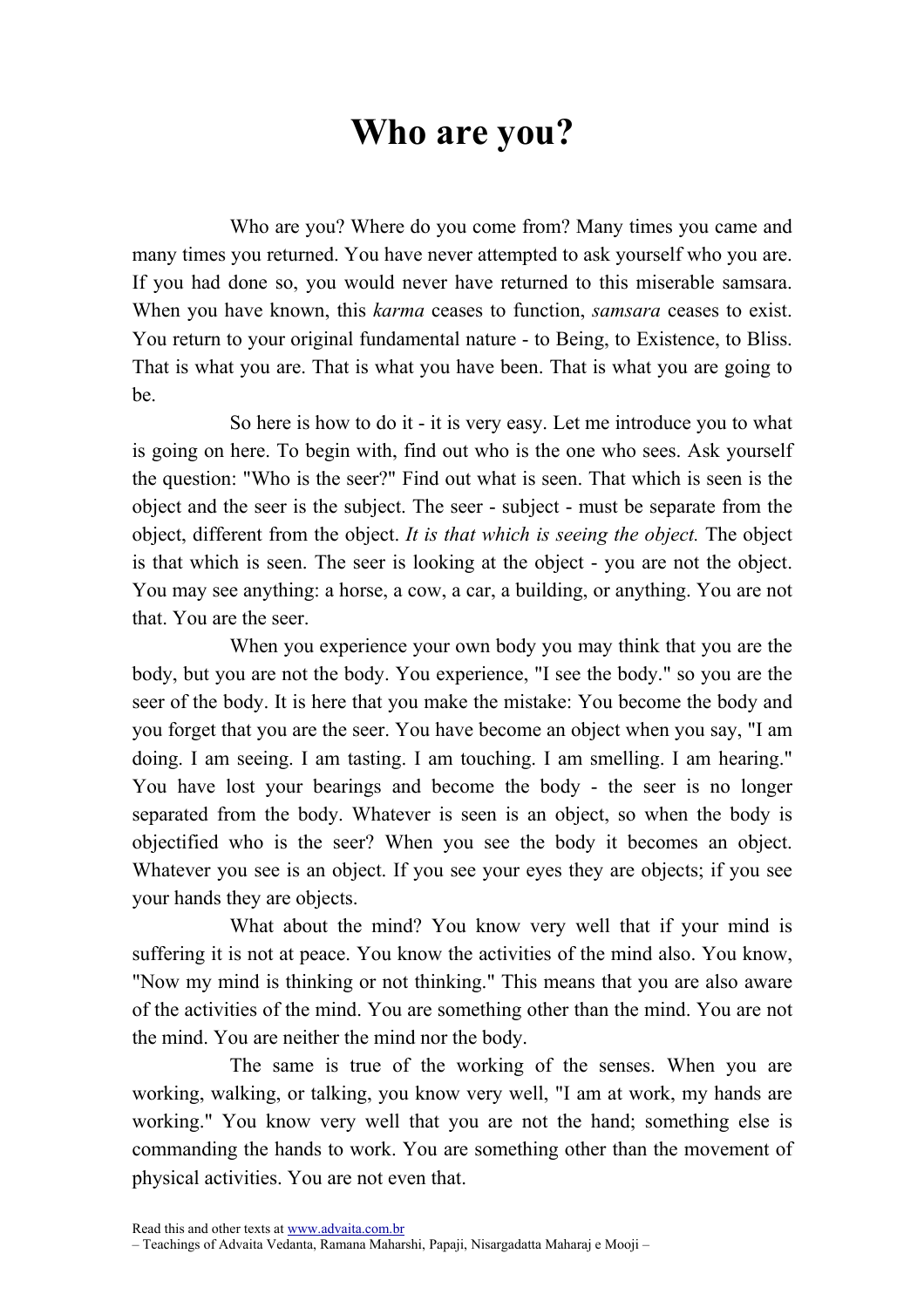Now consider the intellect. You decide, "I have to do this. I have to go to Lucknow." You decided and you are here. You guided the intellect to make the decision, "Let's go to Lucknow." then you followed the intellect. So you are guiding even the intellect and you know very well that the intellect is something other than you.

Find out who you are - here and now. You are not the mind. You are not even the *prana* - the breathing. You know very well that breathing is in and out, inhaling and exhaling. You can feel, "I am inhaling, I am exhaling." You know this activity also. Who is watching the inhaling and exhaling? This is all that the body is.

So who are you? You are not all these functions. You will have to ask the question, "Who am I?" This is what we have come here to understand, and we have not done this at any time before. This question must be solved but we have postponed it. Everyone has postponed it for millions of years. We will not postpone this here. There is no method to practice. Simply find out, "Who am I?" This is not a method or practice or sadhana.

This can be done here and now - in this instant - because the Self is here. Enlightenment means to know thy Self - to know, "Who am I." This is Enlightenment. This is Wisdom. This is Bliss. This is Existence. This is Being. This is Truth. This truth is not located at a distance - it is your own Self through which you are searching for truth and freedom. It is not any distance from here. It is within you, nearer than your own breath. It is behind the retina of your eyes, which you cannot see. You need not look outside. It is behind the retina; it is that through which the retina sees. You need no effort to see it.

When you still all activities, without doing anything, without thinking any thought - when you do not stir any thought from the mind ground, without moving, without moving the mind, without starting a single thought - in an instant of time you are free. When you give rise to any sadhana or practice, when you go to any center or ashram, when you go to any teacher or pilgrimage or church, when you make any prayer, you have postponed it. This you have done.

Be free of all these things right now. Because free you have been, free you are. You cannot achieve anything other than what you are. Anything gained afresh or achieved for the first time - anything which is new to you - you will certainly lose because it was not there at all. All that is natural to you is already there. Do not try to achieve anything or gain anything or attain anything which is not already there. This is not a fresh gain. People think, "At the end of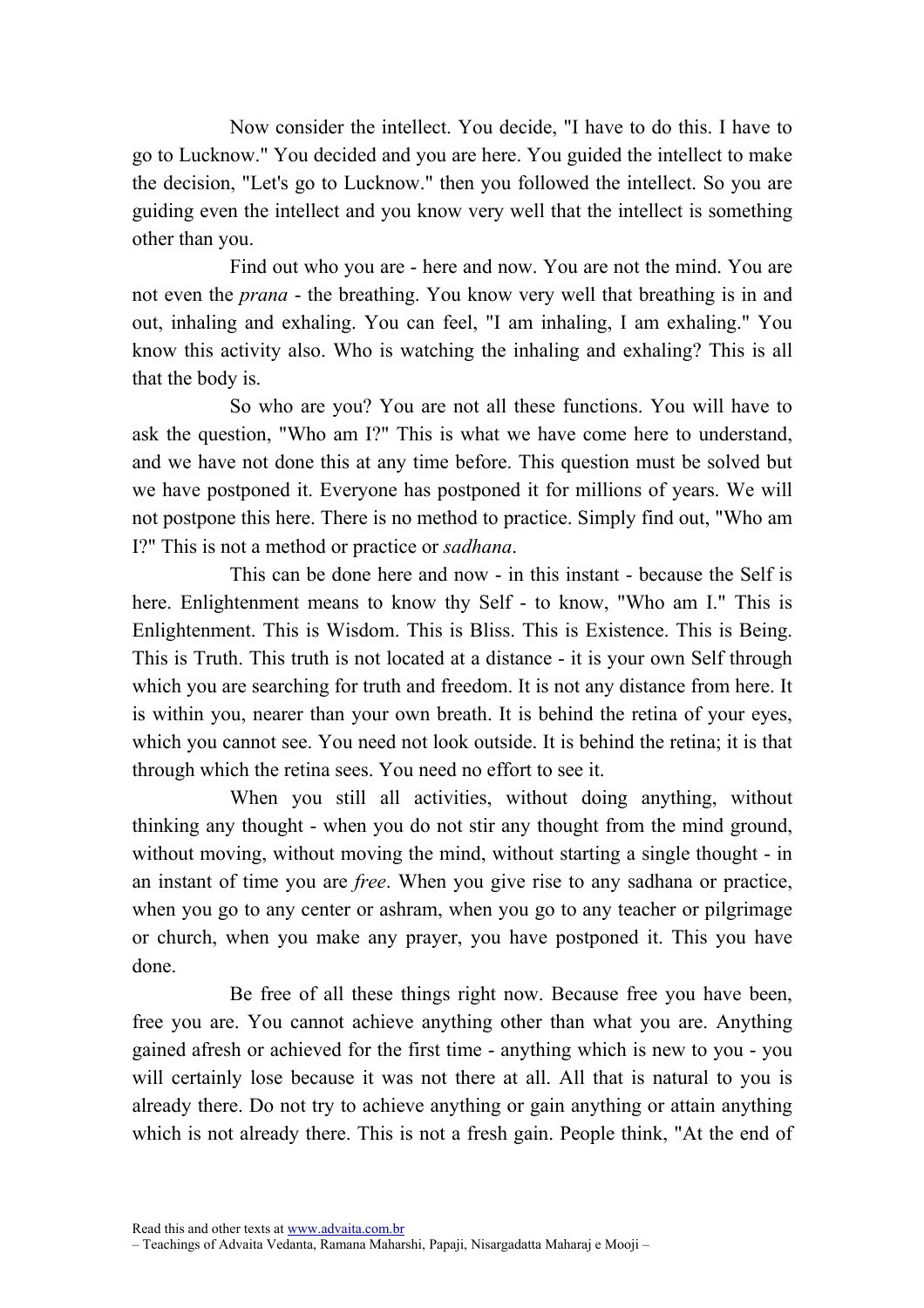this sadhana I am going to be free." But it is not like that. You have been looking for something else, not freedom. Freedom is already here.

When you exert effort or practice sadhana you will camouflage and cover the truth. You will have to remove this covering because it is you who put it there. This covering will be removed through your effort. And when all efforts are done away with - when all attempts, all intents and intentions, all ideas and notions are rejected - at that time ask yourself, "Who am I?" You will certainly find the answer.

This is how freedom is already attained: You are already free. If you can hear this once from a teacher you are free. If you cannot hear this, then practice. If you can listen to a teacher who is not a liar, who is speaking the truth, and if you are honestly longing for freedom then listen once and you are free.

If you are not honest and if the teacher is not authentic it will not work. You will have to take up a practice if something is false somewhere. What is that practice? At all times, walking, sleeping, dreaming, on waking, while standing, sitting, lying, go on chanting the mantra. I can recommend mantras also, as a second best. If you can repeat this mantra from now till your last breath I guarantee you will not appear again in a next birth; you will not fall into any womb. What is the mantra? "I AM FREE!" Take up this practice if you do not believe me.

If you can listen, if you long for freedom, and you feel that I am honest when I tell you that you are free, then accept it! Hear this only once and you are free.

If you do not accept what I am saying then I will give you a practice as a second best. You will have to continue practicing on every breath - every breath of the waking state, of the dream state, of the sleeping state up to the last breath. Then I guarantee that you will not appear again in this miserable samsara.

To hear this once is enough. It is no problem to be free in this life. You have lived 8.4 million times as different kinds of species. This cycle has taken about 35 million years, and each of us has gone though many such cycles. So let us now decide not to return again.

Those who are here represent 6 billion people in the world today, without counting all the animals, birds, worms and germs. Out of 6 billion human beings there are very few of us here. Throughout the world they do not allow you to even utter the words, "I want to be free." If you say, "I am free." or "I am God." you are put on a cross or stoned to death. Those few who have said, "I am Free." have been stoned to death or crucified. I am happy that you have freedom of expression; you are lucky. You are born of a lucky family, of a lucky land that